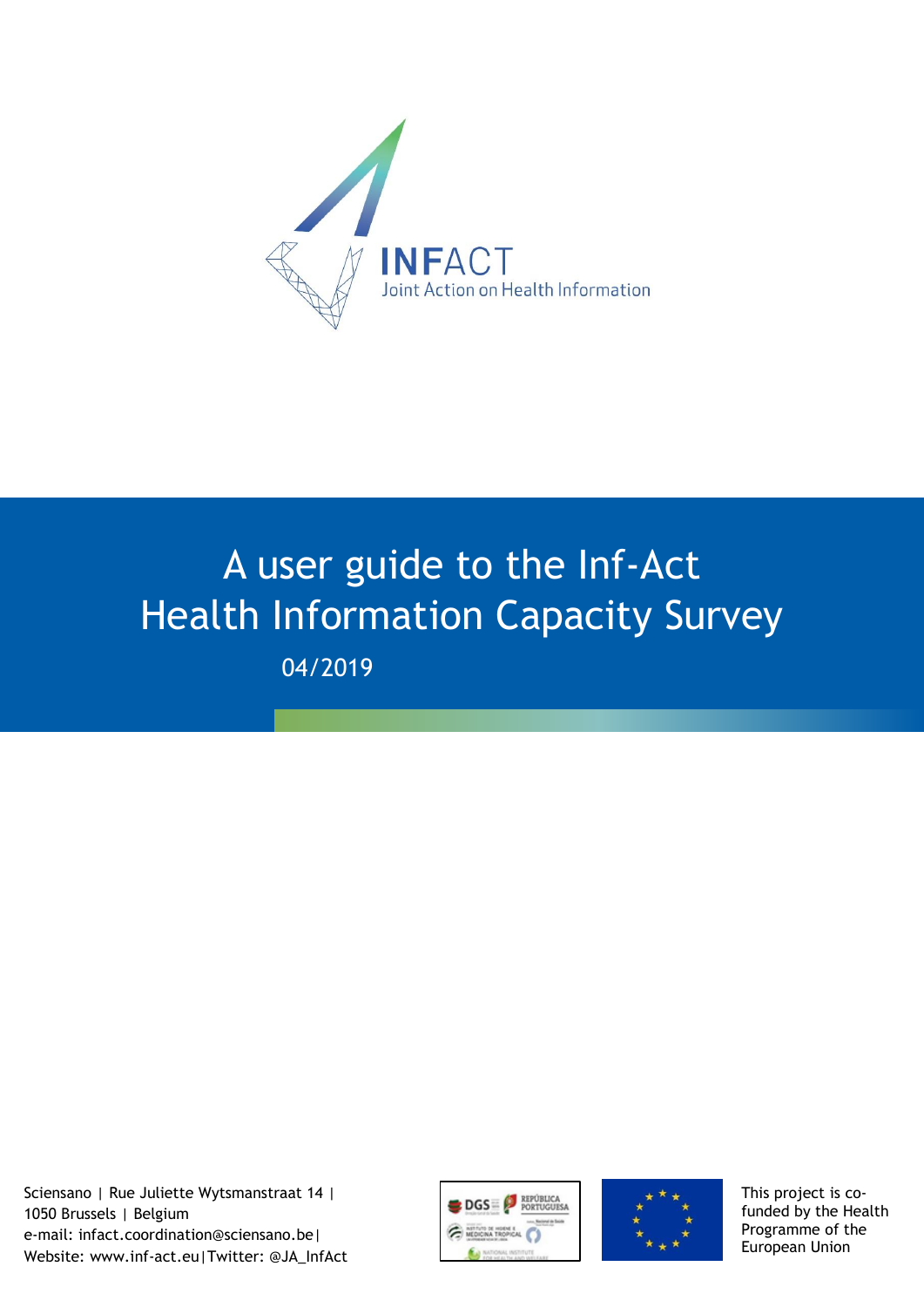

## **Table of Contents**

| $2 -$ |  |
|-------|--|
|       |  |
| b.    |  |
|       |  |
|       |  |
| $3-$  |  |
| a.    |  |
| b.    |  |
| c.    |  |
|       |  |
|       |  |
|       |  |





Ŧ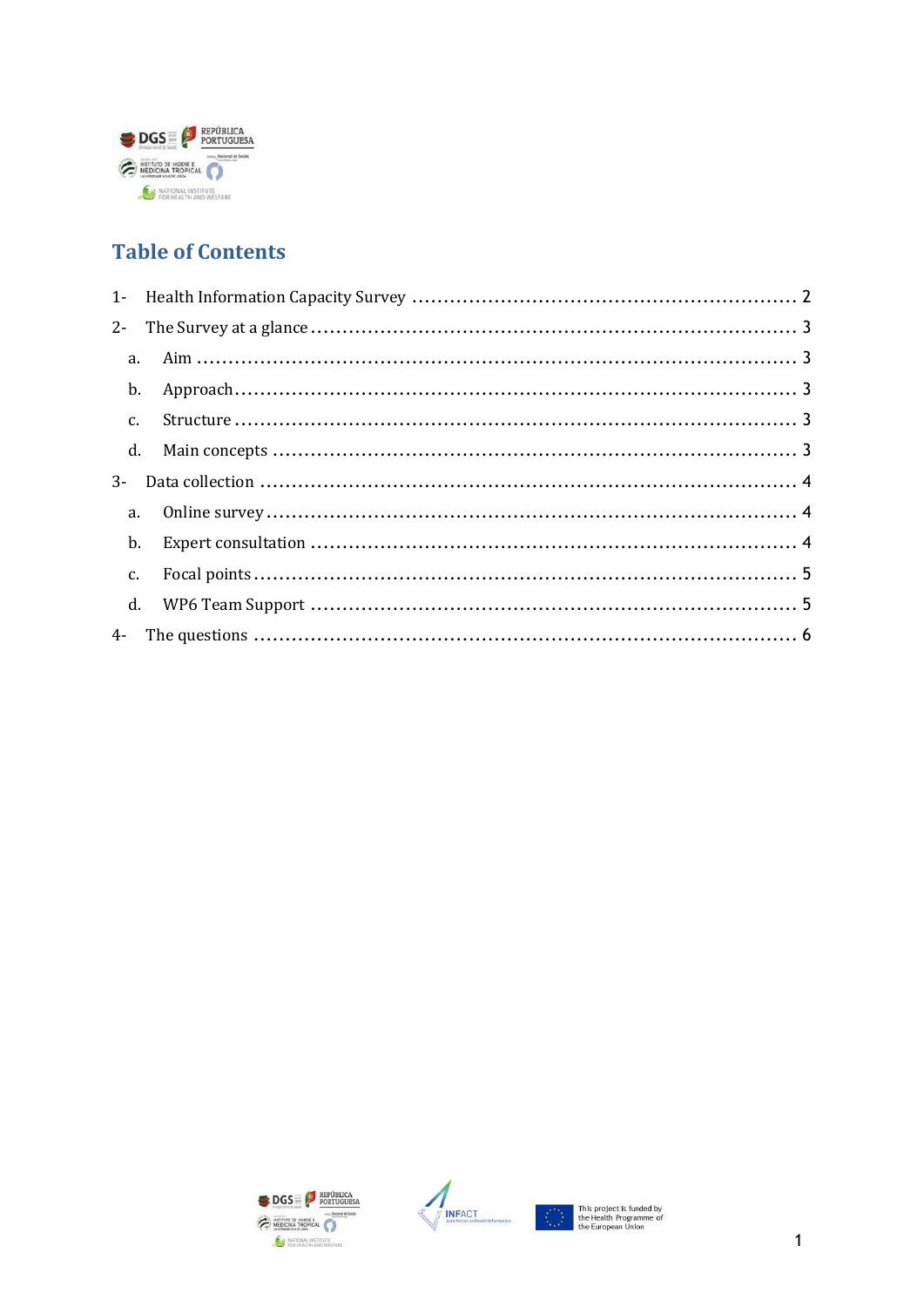## <span id="page-2-0"></span>**1- Health Information Capacity Survey**

The Health Information Capacity Survey is part of the *InfAct – Joint Action on Health Information* project (WP6).

This manual contains a brief introduction to the Survey and instructions for completing it.

All inquiries about completing the Survey should be directed to the WP6 team member highlighted to follow the process.

André Beja

[andre.beja@ihmt.unl.pt](mailto:andre.beja@ihmt.unl.pt)

+351 965 630 903 (WhatsApp)



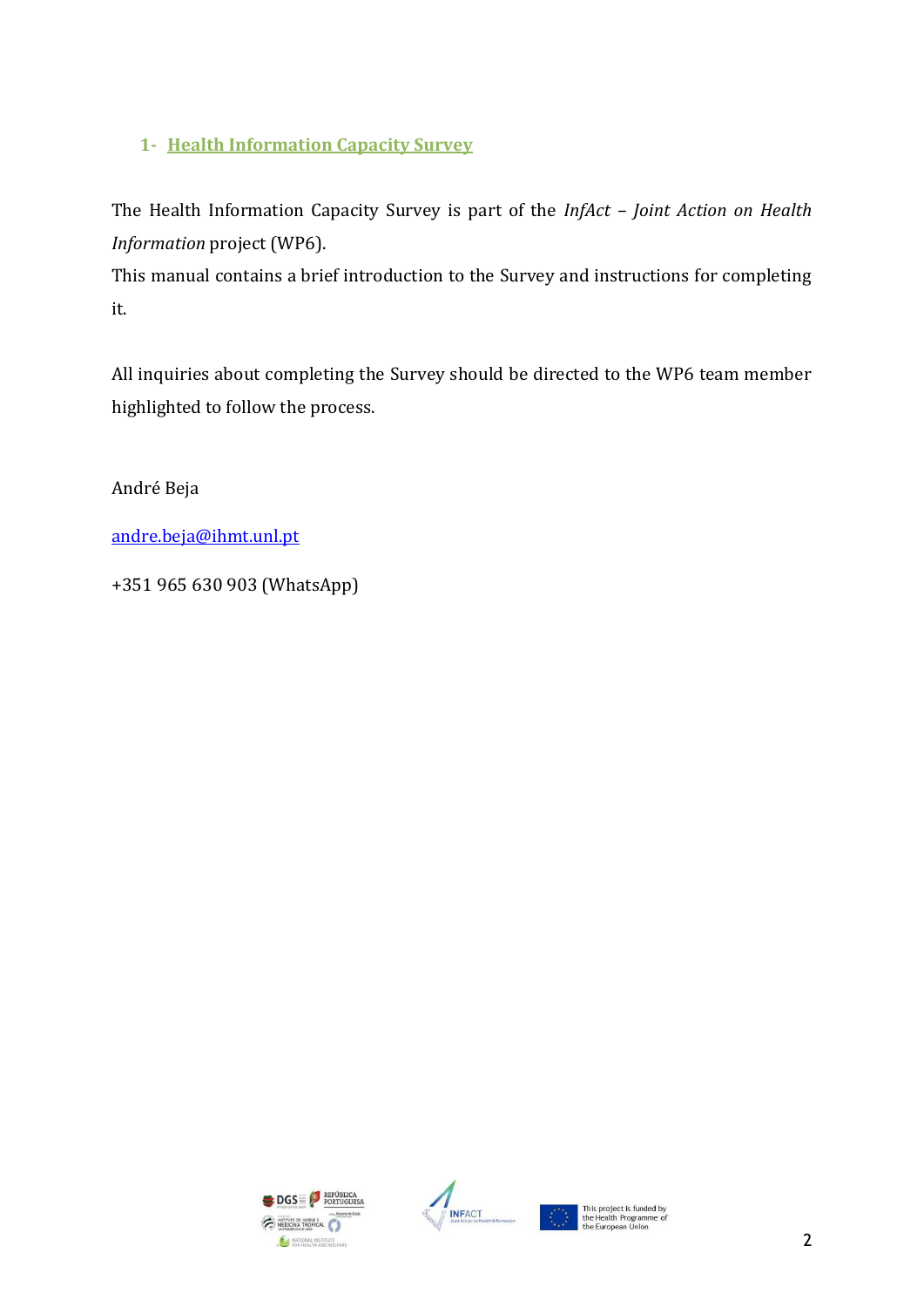### <span id="page-3-1"></span><span id="page-3-0"></span>**2- The Survey at a glance**

### **a. Aim**

It aims at characterizing existing capacities and training needs for the use and management of health information by public health professionals in EU Member States and associated countries.

## **b. Approach**

<span id="page-3-2"></span>Considering the objective of the survey and the need to gather elements for the creation of a flagship training program in health information, a qualitative, exploratory and expert opinion based approach is proposed.

## **c. Structure**

<span id="page-3-3"></span>Completed online, the Survey consists of 11 questions organized by 4 thematic groups. At the end of each question there is a text box that allows adding comments about the topic being analysed.

## **d. Main concepts**

<span id="page-3-4"></span>**Health Information** is the data and knowledge that health professionals use to support their decisions, usually available in the health information systems.

**Health Information Systems** - Refer to any system that captures, stores, manages or reports information related to the health of individuals or populations, or the activities of health organisations, such as

- routine information systems,
- disease surveillance systems
- laboratory systems,
- patient records systems
- Resource management systems.

It also includes aspects related with working processes (e.g. decision-making), people skills and technology. At a policy level, decisions informed by evidence contribute to more efficient resource allocation and, at the delivery level, information about the quality and effectiveness of services can contribute to better outcomes.



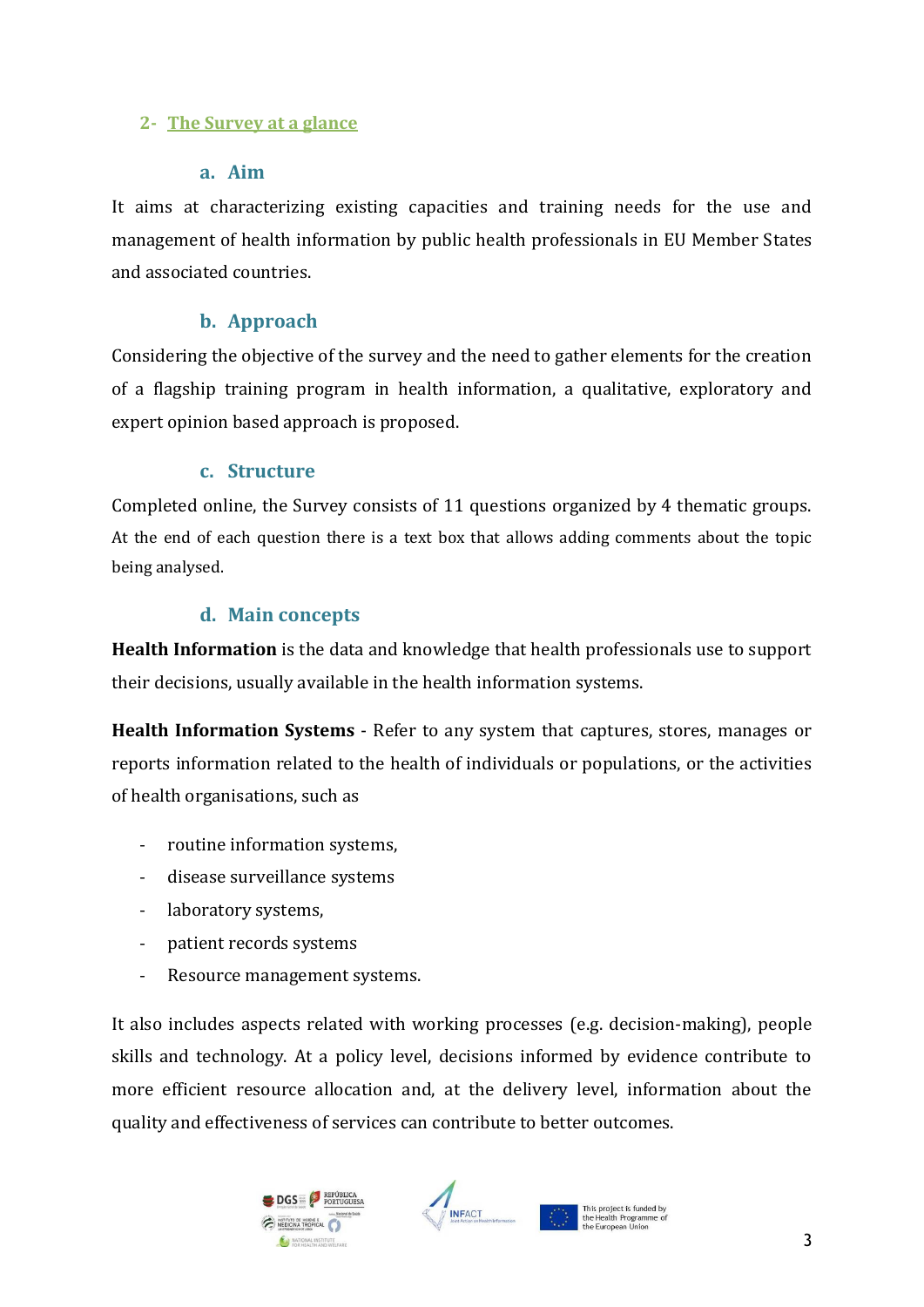## <span id="page-4-1"></span><span id="page-4-0"></span>**3- Data collection**

### **a. Online survey**

The Survey was built using the LimeSurvey platform tools. In this study, the collection and manipulation of information shall respect the General Regulation on Data Protection in force in the European Union.

The link to access the online survey will be provided to each country's focal point along with a pdf version of the document.

## **b. Expert consultation**

<span id="page-4-2"></span>Considering the qualitative and exploratory nature of this Survey, the collection of data will focus mostly on the opinion of experts and their knowledge about the reality of their country.

A small group of experts should be created to discuss these topics, including members of the WP6 team, public health academics, public health authority representatives, and other personalities deemed appropriate.

Experts should focus their reflection on the knowledge they have about the reality of their country and, if necessary, seek data from universities, public health authorities and bodies, professional associations and other bodies they deem relevant.

The online completion of the form must be carried out without interruption and by a single operator, for which we suggest the prior collection of all necessary information.

Each national partner should designate a person – a focal point - responsible for this process and a group of experts who can help to get/estimate the information.

> *To analyse the Portuguese situation, it was created a group with a member of the WP6 team, an academic, a specialist in statistics and two members of national public health bodies. The completion of the survey was done based on the knowledge of these people about the reality of the country.*



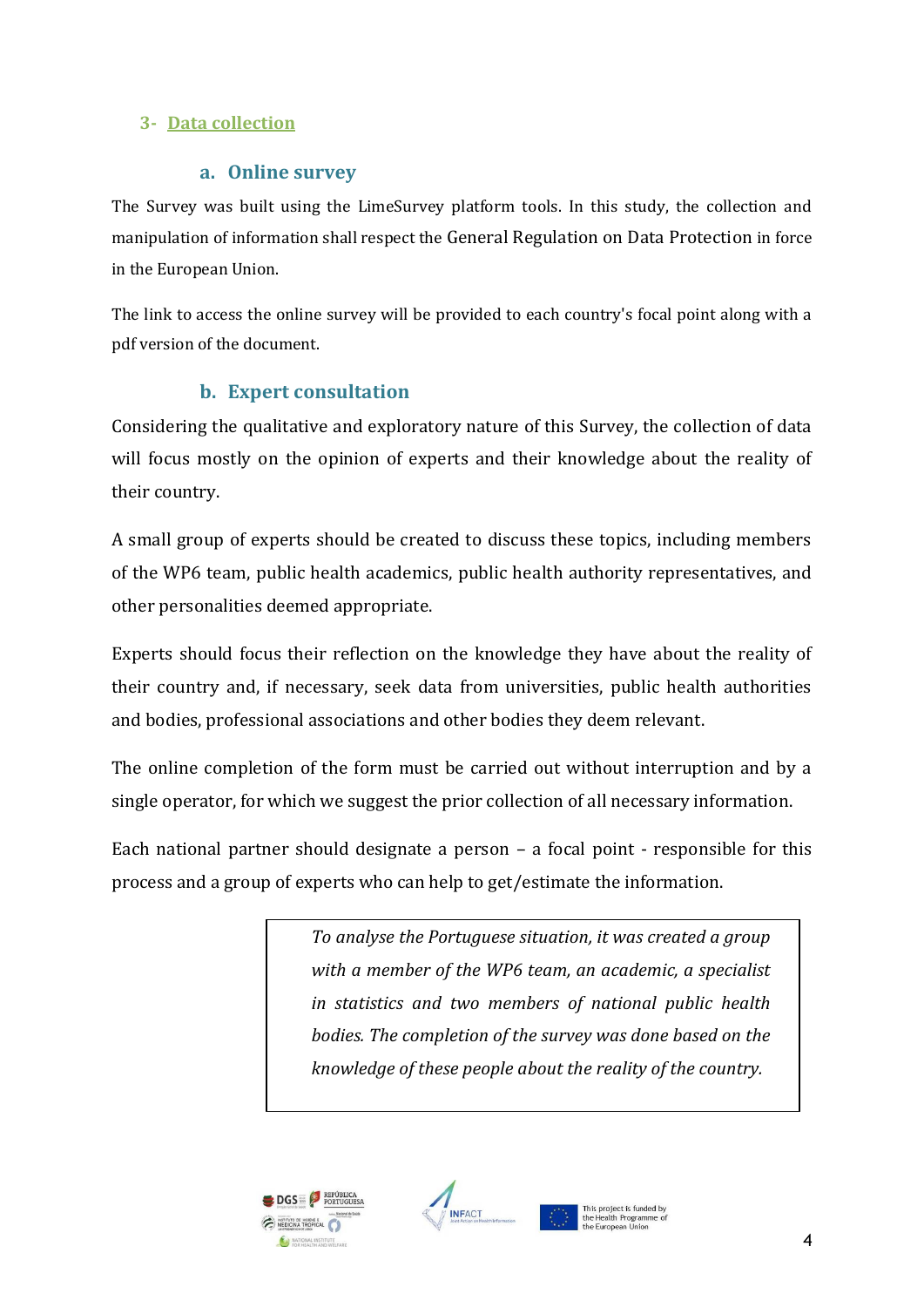## **c. Focal points**

<span id="page-5-0"></span>The focal point will be in contact with the WP6team (we will have a first meeting via skype to discuss details) and will be in charge of:

- Identify the experts who can help to get/estimate the information
- Collect the data (or estimate) to complete the survey and send it on time
- Clarify doubts that arise during data analysis

## **d. WP6 Team Support**

<span id="page-5-1"></span>Regular contacts will be made with Focal Point (via e-mail and videoconference) to ensure follow-up of the process and completion of the process as soon as possible.

All inquiries about completing the Survey should be directed to the WP6 team member highlighted to follow the process.



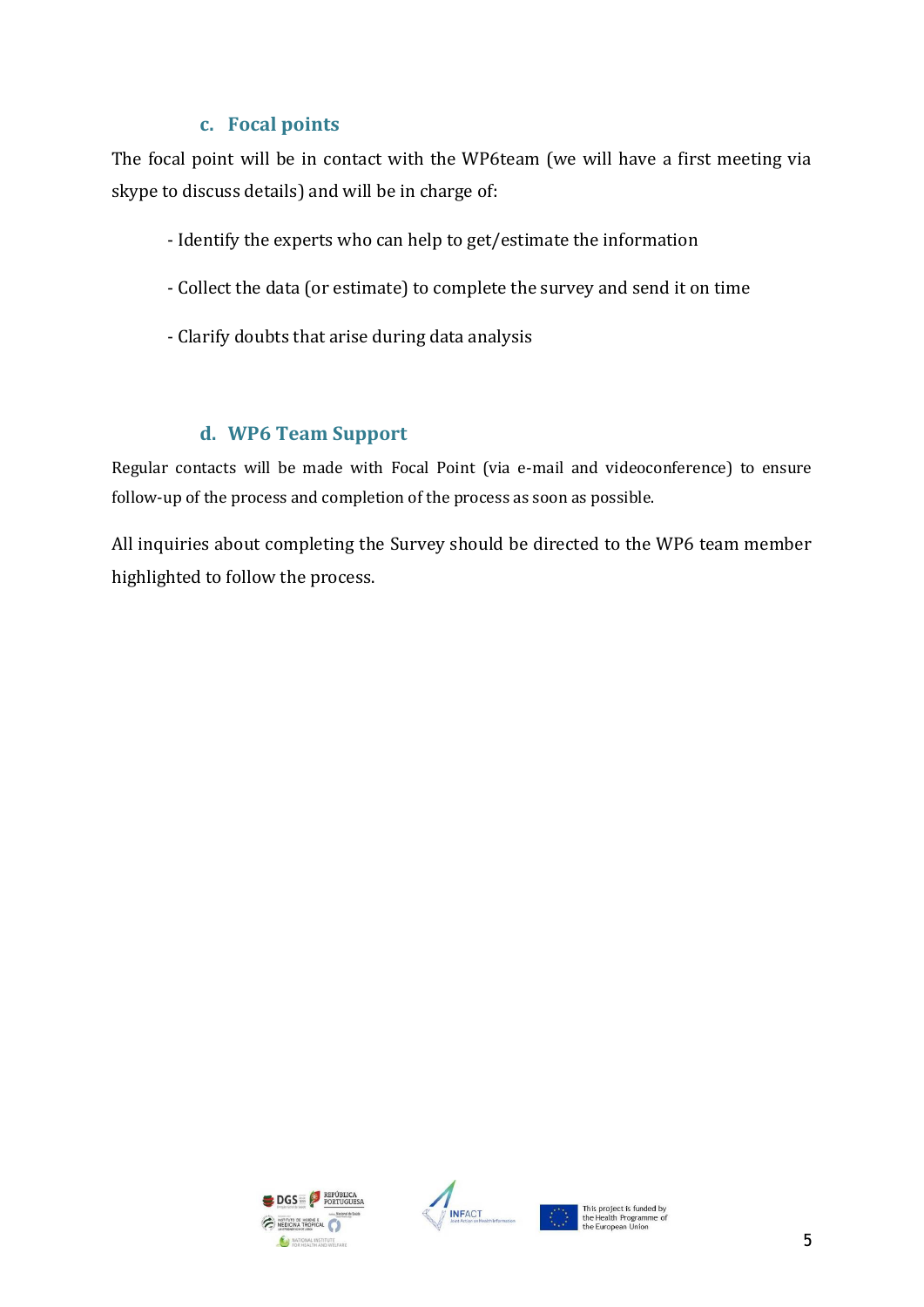#### <span id="page-6-0"></span>**4- The questions**

The Survey consists of 11 questions organized by 4 thematic groups. Here you can find a brief description of its contents and purposes.

At the end of each question there is a text box (marked as question b) ) that allows adding comments about the topic being analysed. Feel free to use it.

#### **I Identification of the main respondent**

According to the General Regulation on Data Protection, authorization will be requested for the processing of personal data, with the guarantee of protection and confidentiality of all information collected.

## **Q1- Q2 - Permission to collect and analyse data and respondent's Identification**

|                                                                    | In the context of participation in the InFact survey and in accordance with the General Data Protection Regulation, you are re-<br>quested to pronounce about the referred processing of your personal data. |                              |
|--------------------------------------------------------------------|--------------------------------------------------------------------------------------------------------------------------------------------------------------------------------------------------------------|------------------------------|
| pation in the InfAct Survey.                                       | By clicking YES, I authorize the processing of my personal data, such as name, email and other information concerning my partici-                                                                            |                              |
| v<br>Yes:                                                          | ø<br>No                                                                                                                                                                                                      |                              |
|                                                                    |                                                                                                                                                                                                              |                              |
|                                                                    |                                                                                                                                                                                                              |                              |
|                                                                    |                                                                                                                                                                                                              |                              |
| <b>QUESTION #2</b><br>Please provide us the following information: |                                                                                                                                                                                                              |                              |
| Name                                                               |                                                                                                                                                                                                              | $\ddot{\ddot{\cdot}}$        |
| Institutional affiliation                                          |                                                                                                                                                                                                              |                              |
| Country                                                            |                                                                                                                                                                                                              |                              |
|                                                                    |                                                                                                                                                                                                              | $\ddot{\ddot{\cdot}}$<br>иÎ. |

Aspect of the question in the online version of the Survey



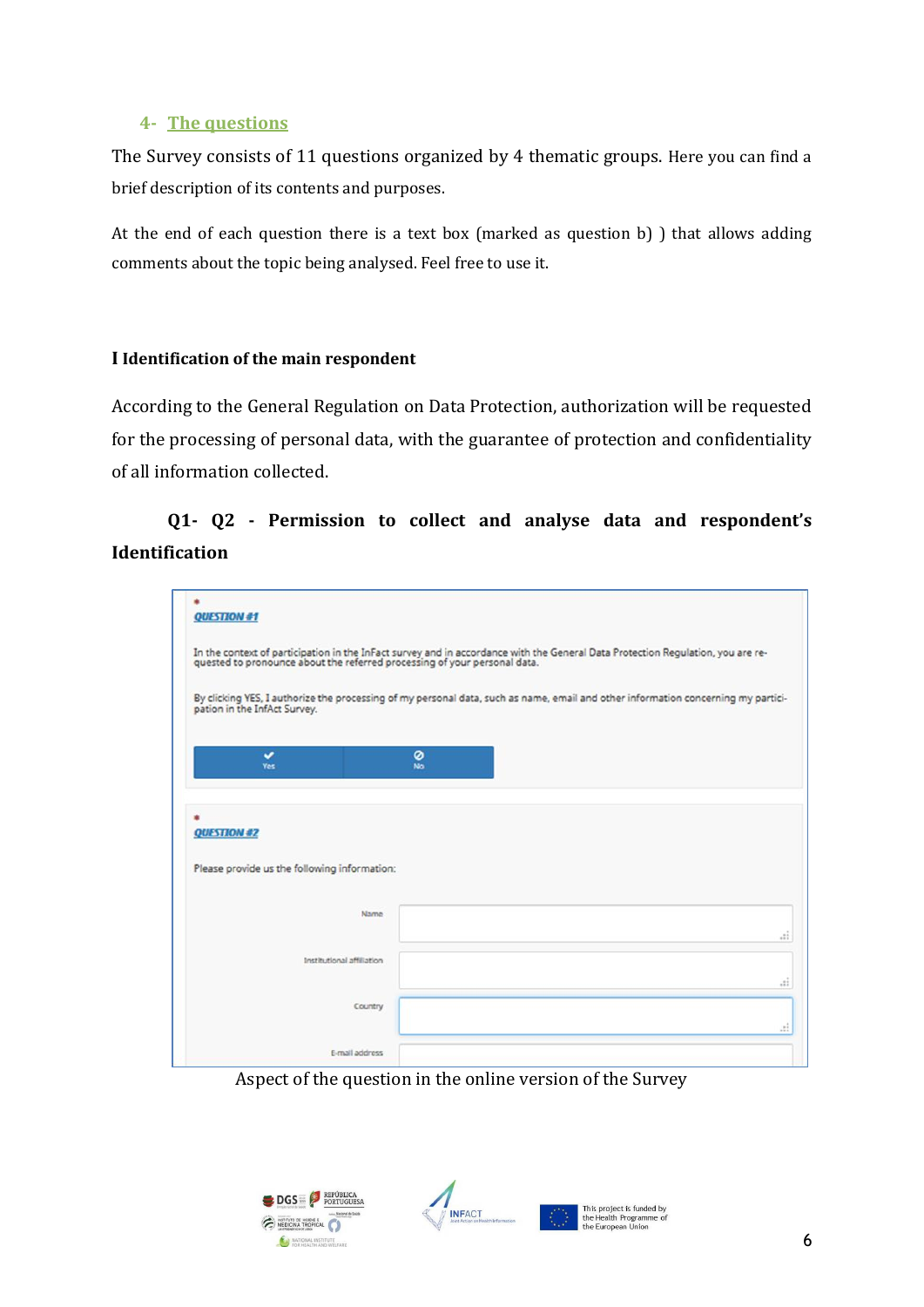### **II - HIS frequent users and their training needs**

With these questions we intend to identify, as much as possible, which are the most frequent users of the HIS in the activities of Public Health and, according to the opinion of the experts consulted, what their training needs (current and from a 10 years perspective).

**Q3 – Identify professionals that most often use public health information systems to support Public Health Activities.**

| <b>QUESTION #3</b>                                                                           |                                                                                                                                                                                                                                                                                                                                 |
|----------------------------------------------------------------------------------------------|---------------------------------------------------------------------------------------------------------------------------------------------------------------------------------------------------------------------------------------------------------------------------------------------------------------------------------|
| <b>O</b> Only numbers may be entered in these fields.<br><b>O</b> This question is mandatory | Considering the context of your country, please rank which profiles of professionals most often use public health information systems in support of their Public Health Activities.<br>• Please answer this question by following the suggestions, but be free to add new ones by entering them in the text box of Question #3b |
| <b>O</b> Please complete all parts.                                                          | Rank - #1 represents the greatest need and #12 the lowest need                                                                                                                                                                                                                                                                  |
| Health Professionals (e.g. MD, Nurses, Psychologists,<br>Pharmacists, Other)                 | Rank - #1 represents the greatest need and #12 the lowest need                                                                                                                                                                                                                                                                  |
| Economists                                                                                   |                                                                                                                                                                                                                                                                                                                                 |
| Manager/Administrator                                                                        |                                                                                                                                                                                                                                                                                                                                 |
| Statistician                                                                                 |                                                                                                                                                                                                                                                                                                                                 |
| Data analyst                                                                                 |                                                                                                                                                                                                                                                                                                                                 |
| <b>Public Health Researcher</b>                                                              |                                                                                                                                                                                                                                                                                                                                 |
| <b>Public Health Information Specialist</b>                                                  |                                                                                                                                                                                                                                                                                                                                 |
| <b>ICT</b> personnel                                                                         |                                                                                                                                                                                                                                                                                                                                 |
| Public Health Program Manager                                                                |                                                                                                                                                                                                                                                                                                                                 |

| <b>QUESTION #3b</b> |                                                                                                |  |  |  |
|---------------------|------------------------------------------------------------------------------------------------|--|--|--|
|                     | If you wish, you can add comments or suggestions regarding the topic addressed in Question #3. |  |  |  |
|                     | (Please note that the answer to this question is not required)                                 |  |  |  |
|                     |                                                                                                |  |  |  |
|                     |                                                                                                |  |  |  |
|                     |                                                                                                |  |  |  |
|                     |                                                                                                |  |  |  |
|                     |                                                                                                |  |  |  |
|                     |                                                                                                |  |  |  |

Aspect of the question in the online version of the Survey



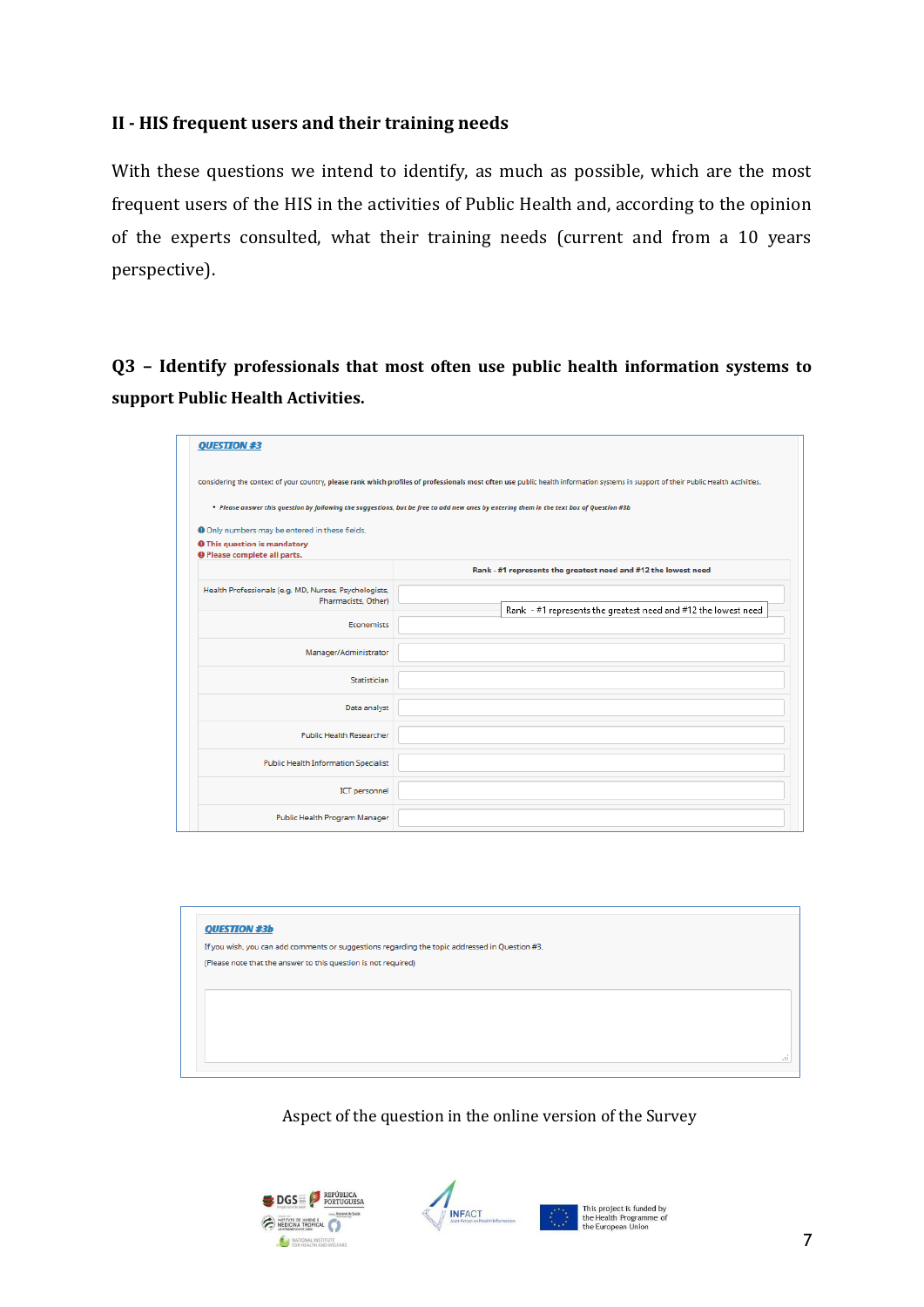#### **Q4 – Identify needs regarding knowledge and skills for public health information**

(THE STRUCTURE OF THIS QUESTION IS SIMILAR TO THE STRUCTURE OF QUESTION

3)

**Q5 –needs for developing knowledge and skills for public health information in 10-year perspective** 

(THE STRUCTURE OF THIS QUESTION IS SIMILAR TO THE STRUCTURE OF QUESTION

3)

**Q6 - Identify public health professionals mostly need further training in health information**

|                                             | $1 - 2$ Days<br>Seminar/<br>workshop | <b>Intensive</b><br>course<br>$(1-2)$<br>weeks) | <b>E-learning</b><br>(ex.<br>MOOC) | <b>Mentoring</b>         | Availabil-<br>ity of<br>guide-<br>lines/<br>standard-<br>ized proto-<br>cols/pro-<br>gram<br>codes | Site visits/<br>re-<br>searcher<br>exchange<br>pro-<br>gramme | Other | <b>Not Appli-</b><br>cable |
|---------------------------------------------|--------------------------------------|-------------------------------------------------|------------------------------------|--------------------------|----------------------------------------------------------------------------------------------------|---------------------------------------------------------------|-------|----------------------------|
| <b>Economists</b>                           | $\overline{\mathcal{L}}$             | $\overline{\mathbf{v}}$                         | $\overline{\mathbf{v}}$            | п                        | $\overline{\mathbf{v}}$                                                                            | п                                                             | n     | П                          |
| <b>Public Health Information Specialist</b> | п                                    |                                                 | n                                  | П                        | n                                                                                                  | п                                                             | п     | П                          |
| Data analyst                                | O                                    | $\Lambda$                                       | n                                  | $\checkmark$             | n                                                                                                  | n                                                             | n     | n                          |
| <b>Public Health Researcher</b>             | n                                    |                                                 | $\overline{\mathbf{v}}$            | Ω                        | $\overline{\mathbf{v}}$                                                                            | □                                                             | n     | П                          |
| Epidemiologist                              | o                                    | O.                                              | п                                  | п                        | n                                                                                                  | n                                                             | п     | $\overline{\mathbf{v}}$    |
| Public Health Program Manager               | о                                    | П                                               | n                                  | п                        | $\overline{\mathbf{v}}$                                                                            | $\overline{\mathbf{v}}$                                       | п     | H                          |
| ICT personnel                               | о                                    | о                                               | Π                                  | Ω                        | п                                                                                                  | п                                                             | П     | $\overline{\mathbf{v}}$    |
| Statistician                                | n                                    | п                                               | n                                  | п                        | ∩                                                                                                  | ⊓                                                             | п     | $\overline{\mathbf{v}}$    |
| Social scientists                           | П                                    | п                                               | C.                                 | $\overline{\mathcal{L}}$ | $\overline{\phantom{a}}$                                                                           | $\overline{\phantom{a}}$                                      | C.    | П                          |
| Manager/Administrator                       | o                                    | П                                               | n                                  | 0                        | $\overline{\mathbf{v}}$                                                                            | п                                                             | п     | П                          |
| Physician                                   | o                                    | П                                               | n                                  | п                        | $\mathbf{v}$                                                                                       | п                                                             | п     | n                          |
| Nurse                                       | O                                    | П                                               | n                                  | $\overline{\mathbf{v}}$  | $\overline{\mathcal{L}}$                                                                           | n                                                             | n     |                            |
| Other (Please specify in question #6b)      | u                                    | u                                               | n                                  | Ω                        | u                                                                                                  | n                                                             | o     |                            |







8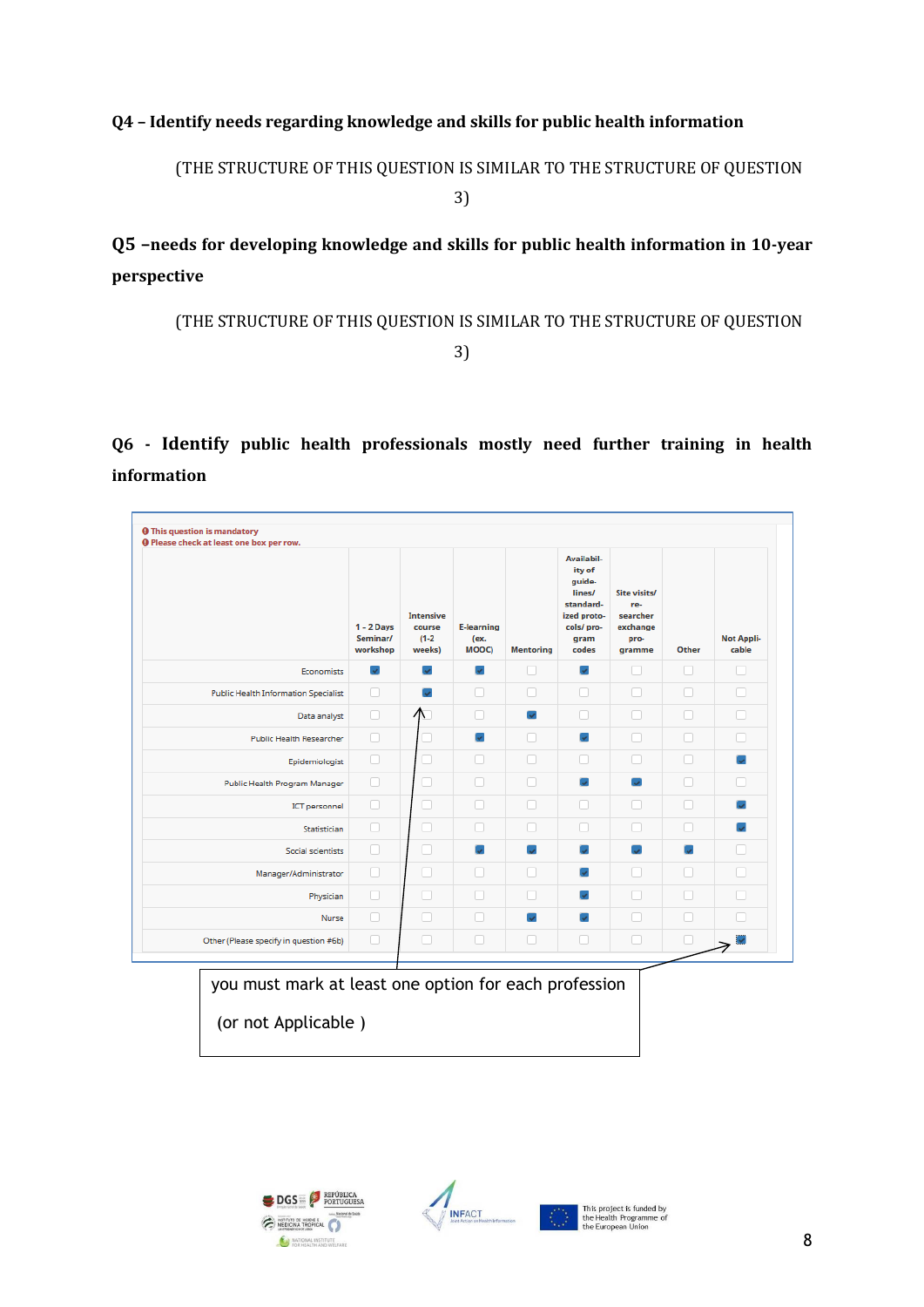

Aspect of the question in the online version of the Survey

#### **III - Availability of Health Information Training**

With these questions we intend to identify the availability of training initiatives in Health Information Systems.

It is not intended to exhaustively list the initiatives available in each country, but rather to make an effort to understand whether there is a formative response oriented to a set of contents.

## **Q7 - courses available concerning data sources, standardized data collection tools and epidemiological methods**

#### in filling this question

- o **Should be considered** specific undergraduate and postgraduate education courses in these areas (undergraduate, master and PhD courses, advanced studies for professional development), and training initiatives for public health professionals and others.
- o **Should not be considered** modules integrated in undergraduate courses (e.g. statistics and epidemiology in medical courses) or postgraduate courses (e.g. global health module in an international policy master's degree).



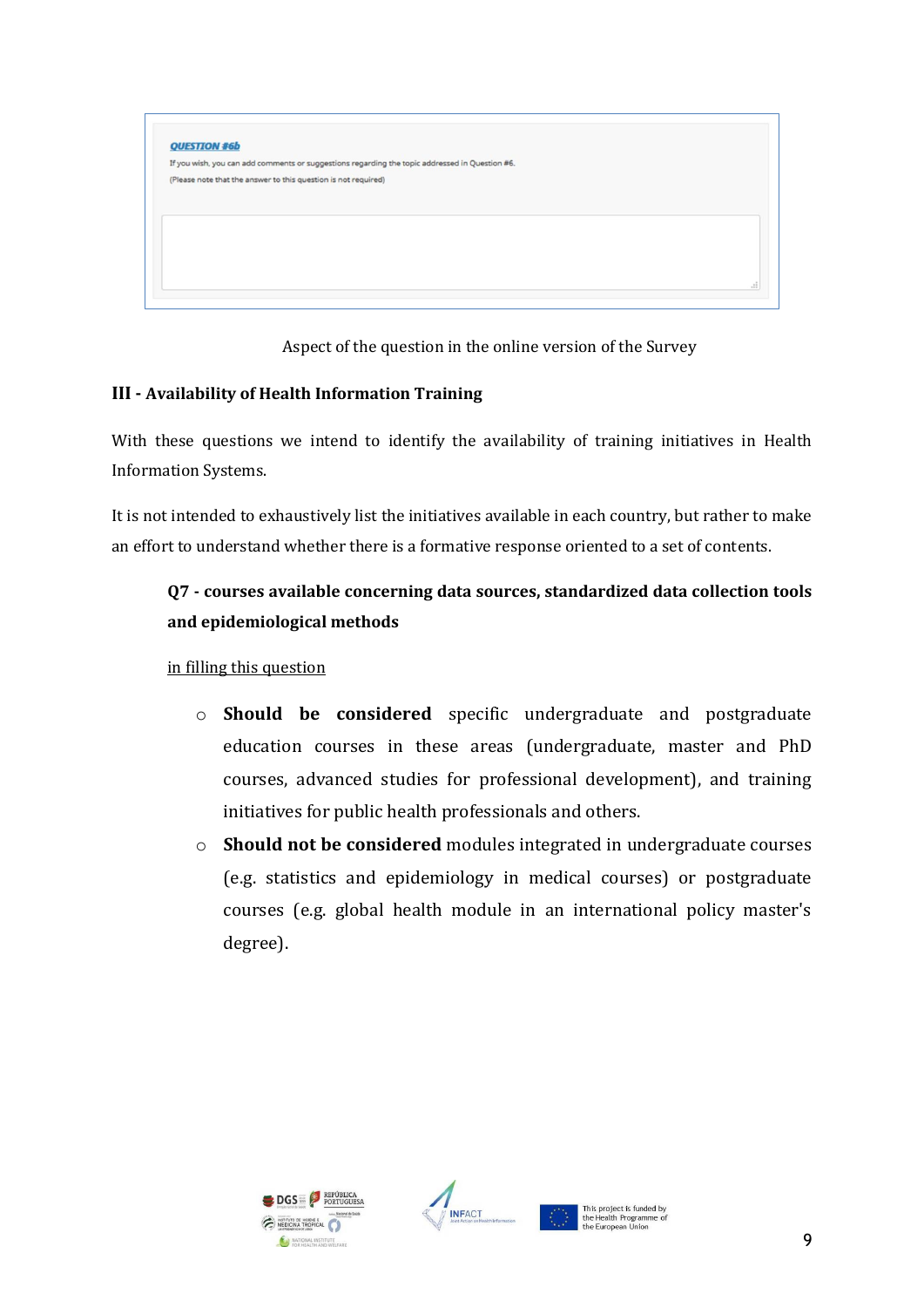| Please fill out the table below regarding Health Information-related courses available in your country concerning data sources. standardized data collection tools and Epidemiological<br>methods (availability, access, contents).<br>. Please address this question following the suggestions, however be free to add new ones by entering them in the text box of Question #7b<br>Provider<br>Format<br>Health records (hospitalizations/ patients records)<br>٠<br>Please choose<br>Please choose<br>Please choose<br>Registries (mortality or disease-specific registries,<br>Not Available<br>Please choose<br>such as cancer registry, diabetes registry)<br><b>Public Health Organization</b><br><b>Health Association</b><br>Health interview surveys (surveys based only on<br>Please choose<br>University<br>questionnaires)<br>and?<br>Health examination surveys (surveys with objective<br>v<br>lease choose<br>Plea<br>e choose<br>measurements and collection of biological samples<br>additional to questionnaires)<br>Longitudinal epidemiological studies<br>$\checkmark$<br>Please choose<br>Please choose<br>other (specify in Question #7b)<br>v<br>Please choose<br>Please choose<br>Menu drop down<br>fill in all the lines<br>choose one of the options or "not applicable"<br><b>QUESTION #7b</b><br>If you wish, you can add comments or suggestions regarding the topic addressed in Question #7.<br>(Please note that the answer to this question is not required) |  |
|-------------------------------------------------------------------------------------------------------------------------------------------------------------------------------------------------------------------------------------------------------------------------------------------------------------------------------------------------------------------------------------------------------------------------------------------------------------------------------------------------------------------------------------------------------------------------------------------------------------------------------------------------------------------------------------------------------------------------------------------------------------------------------------------------------------------------------------------------------------------------------------------------------------------------------------------------------------------------------------------------------------------------------------------------------------------------------------------------------------------------------------------------------------------------------------------------------------------------------------------------------------------------------------------------------------------------------------------------------------------------------------------------------------------------------------------------------------------------------------------------|--|
|                                                                                                                                                                                                                                                                                                                                                                                                                                                                                                                                                                                                                                                                                                                                                                                                                                                                                                                                                                                                                                                                                                                                                                                                                                                                                                                                                                                                                                                                                                 |  |
|                                                                                                                                                                                                                                                                                                                                                                                                                                                                                                                                                                                                                                                                                                                                                                                                                                                                                                                                                                                                                                                                                                                                                                                                                                                                                                                                                                                                                                                                                                 |  |
|                                                                                                                                                                                                                                                                                                                                                                                                                                                                                                                                                                                                                                                                                                                                                                                                                                                                                                                                                                                                                                                                                                                                                                                                                                                                                                                                                                                                                                                                                                 |  |
|                                                                                                                                                                                                                                                                                                                                                                                                                                                                                                                                                                                                                                                                                                                                                                                                                                                                                                                                                                                                                                                                                                                                                                                                                                                                                                                                                                                                                                                                                                 |  |
|                                                                                                                                                                                                                                                                                                                                                                                                                                                                                                                                                                                                                                                                                                                                                                                                                                                                                                                                                                                                                                                                                                                                                                                                                                                                                                                                                                                                                                                                                                 |  |
|                                                                                                                                                                                                                                                                                                                                                                                                                                                                                                                                                                                                                                                                                                                                                                                                                                                                                                                                                                                                                                                                                                                                                                                                                                                                                                                                                                                                                                                                                                 |  |
|                                                                                                                                                                                                                                                                                                                                                                                                                                                                                                                                                                                                                                                                                                                                                                                                                                                                                                                                                                                                                                                                                                                                                                                                                                                                                                                                                                                                                                                                                                 |  |
|                                                                                                                                                                                                                                                                                                                                                                                                                                                                                                                                                                                                                                                                                                                                                                                                                                                                                                                                                                                                                                                                                                                                                                                                                                                                                                                                                                                                                                                                                                 |  |
|                                                                                                                                                                                                                                                                                                                                                                                                                                                                                                                                                                                                                                                                                                                                                                                                                                                                                                                                                                                                                                                                                                                                                                                                                                                                                                                                                                                                                                                                                                 |  |
|                                                                                                                                                                                                                                                                                                                                                                                                                                                                                                                                                                                                                                                                                                                                                                                                                                                                                                                                                                                                                                                                                                                                                                                                                                                                                                                                                                                                                                                                                                 |  |
|                                                                                                                                                                                                                                                                                                                                                                                                                                                                                                                                                                                                                                                                                                                                                                                                                                                                                                                                                                                                                                                                                                                                                                                                                                                                                                                                                                                                                                                                                                 |  |
|                                                                                                                                                                                                                                                                                                                                                                                                                                                                                                                                                                                                                                                                                                                                                                                                                                                                                                                                                                                                                                                                                                                                                                                                                                                                                                                                                                                                                                                                                                 |  |
|                                                                                                                                                                                                                                                                                                                                                                                                                                                                                                                                                                                                                                                                                                                                                                                                                                                                                                                                                                                                                                                                                                                                                                                                                                                                                                                                                                                                                                                                                                 |  |
|                                                                                                                                                                                                                                                                                                                                                                                                                                                                                                                                                                                                                                                                                                                                                                                                                                                                                                                                                                                                                                                                                                                                                                                                                                                                                                                                                                                                                                                                                                 |  |
|                                                                                                                                                                                                                                                                                                                                                                                                                                                                                                                                                                                                                                                                                                                                                                                                                                                                                                                                                                                                                                                                                                                                                                                                                                                                                                                                                                                                                                                                                                 |  |
|                                                                                                                                                                                                                                                                                                                                                                                                                                                                                                                                                                                                                                                                                                                                                                                                                                                                                                                                                                                                                                                                                                                                                                                                                                                                                                                                                                                                                                                                                                 |  |
|                                                                                                                                                                                                                                                                                                                                                                                                                                                                                                                                                                                                                                                                                                                                                                                                                                                                                                                                                                                                                                                                                                                                                                                                                                                                                                                                                                                                                                                                                                 |  |

**Q8 - courses available concerning statistical analysis and exploitation of data**

(THE STRUCTURE OF THIS QUESTION IS SIMILAR TO THE STRUCTURE OF QUESTION

7)

## **Q9 - courses available concerning translation from data to policy**

(THE STRUCTURE OF THIS QUESTION IS SIMILAR TO THE STRUCTURE OF QUESTION

7)



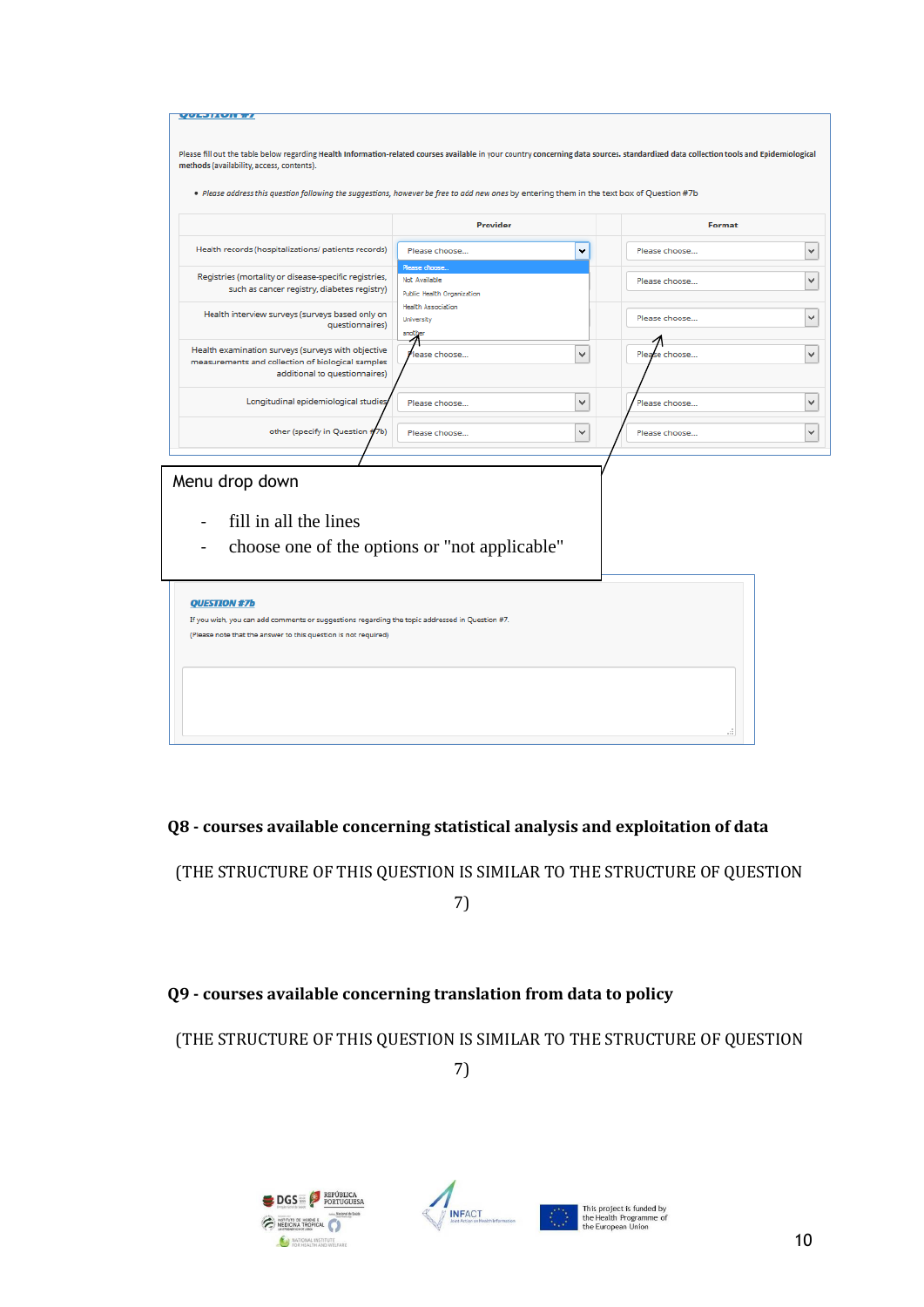### **IV Capacity Building activities**

With these questions, we intend to have access if there has been a recent participation in HIS Capacity Building activities and what areas that experts identify as of greater interest to integrate the flagship program

#### **Q10- courses available concerning translation from data to policy**



#### QUESTION #10b

If you wish, you can add comments or suggestions regarding the topic addressed in Question #10. (Please note that the answer to this question is not required)